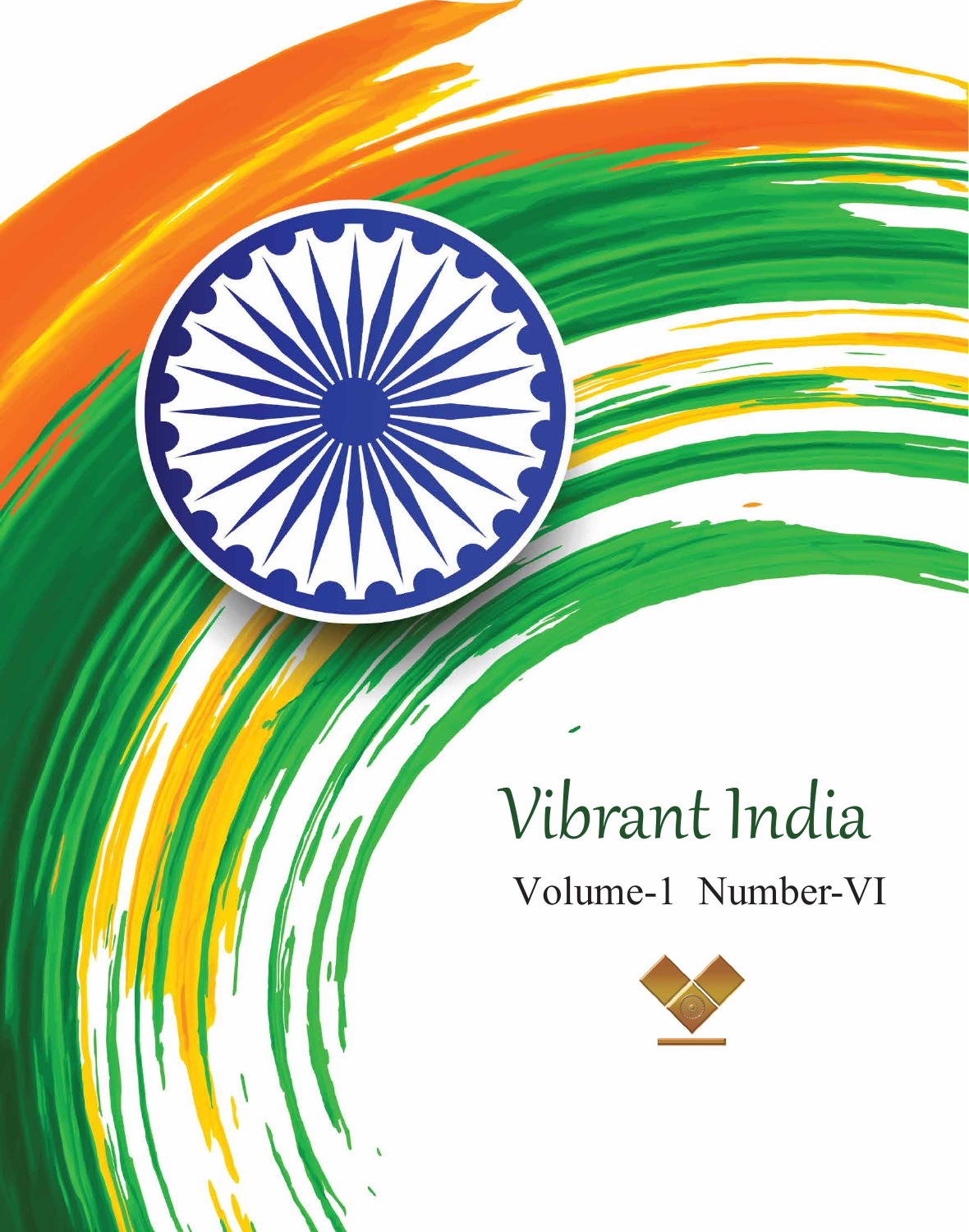

*Visakhapatnam – 'City Of Destiny' on the Move*

31 March 2017



Vishakhapatnam is Andhra Pradesh's largest city, both by population and economy. It is home to one of India's busiest ports and has an international airport and also lies on the eastern railway corridor connecting Kolkata to Chennai. It has always prided itself on these natural advantages and has been called the 'City of Destiny'. The city has now been selected by the Ministry of Urban Development as one of the 20 smart cities to be developed in the period FU 2015-16 to 2019-20. The city has taken up this daunting challenge with gusto as shown by the Swachh Bharat ranking taken out last year by the Ministry where it ranked 5th overall in India.

2. City Profile: Visakhapatnam. Smart Cities Mission, Ministry of Urban Development, GoI. http://smartcities.gov.in/writereaddata/CitiesProfile/AndraPradesh\_Vishakhapatnam.pdf. Accessed on 10 Jan 17.

Visakhapatnam, or Vizag as it is called locally, has a population of just over 17 lakhs and contributed nearly 12% of the Rs. 6,03,376 crore GSDP of Andhra Pradesh in 2015-16 . Officials anticipate the district's contribution to touch Rs 100,000-110,000 crore over the next five years. The per capita income is about Rs 50580 as against the national average of Rs. 35, 947 . It is the distribution of the GSDP which sheds light on the potential for further growth in the city as the manufacturing sector contributes towards 35% of the GSDP while the service and agriculture sectors contribute 55% and 10% respectively? It has been a vibrant industrial hub on the East Coast which is home to industries of steel, petroleum, zinc, cement, manufacture of heavy equipment and shipbuilding. The Vizag-Chennai Industrial Corridor is also a key part of the planned East Economic Corridor and India's first coastal corridor. 1 2

The Chief Minister N. Chandrababu Naidu recently stated that that the Monetary Authority of Singapore (MAS) and a reputed consultant KPMG, have joined hands with the State

1. 'Socio-Economic Survey 2015-16', Planning Department, Government of Andhra Pradesh.

3. 'Vizag district eyes 100% GDP growth', VDS Rama Raju, Business Standard, 07 Sep 14.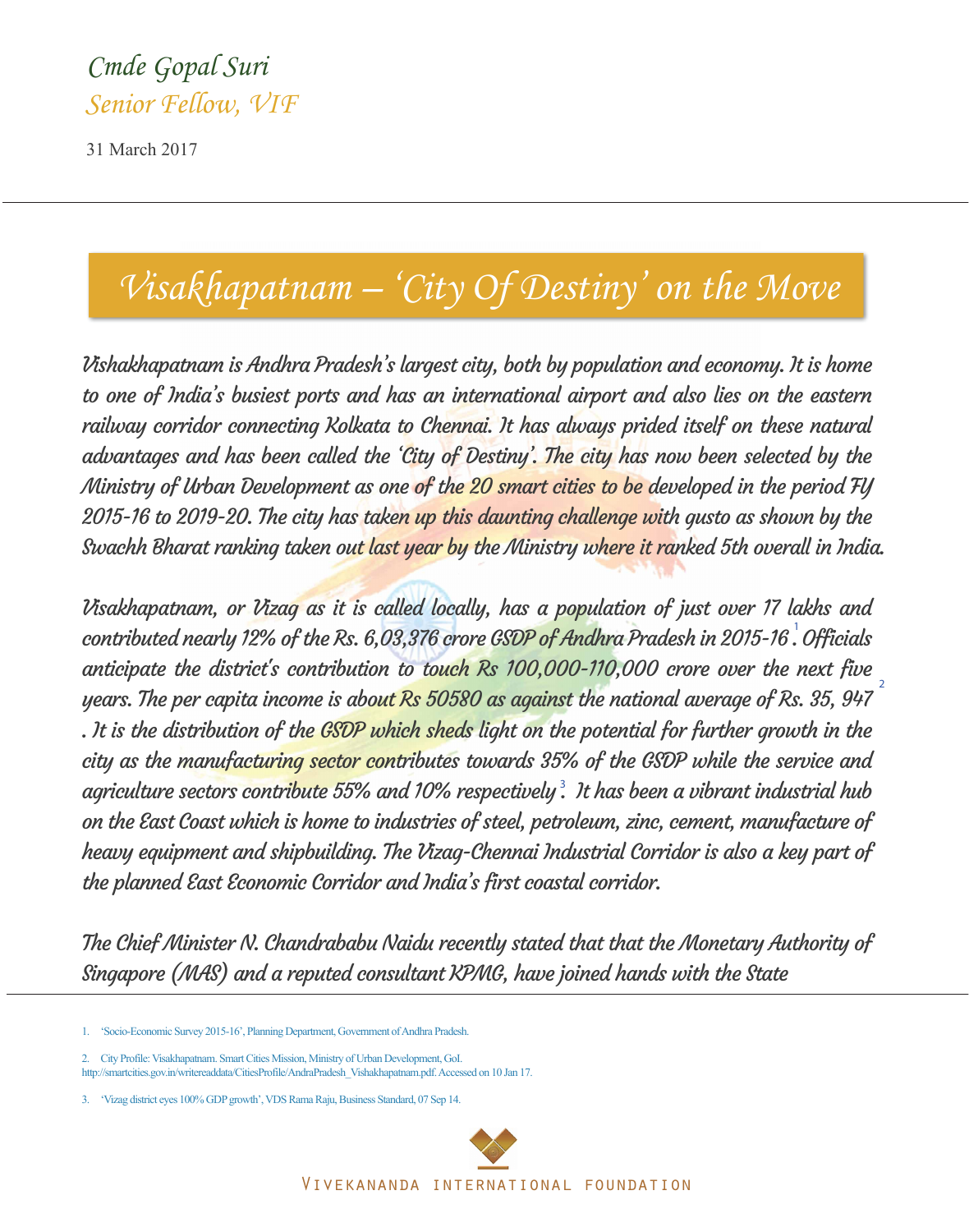Vivekananda international foundation

The city is home to the Indian Navy's Eastern Command whose Area of Responsibility (AOR) stretches from the East coast of India till the Malacca Straits. The naval base houses the sea leg of India's nuclear triad, the SSBN INS Arihant, as also the navy's other nuclear powered attack submarine, the INS Chakra. The city also played a gracious host to the International Fleet Review in February 2016 which showcased India's military might and witnessed participation from more than 50 countries.

government for development of Visakhapatnam as a Fin Tech (financial technology)Valley . Healso said the transformation of the city – the largest in Andhra Pradesh – into a prominent IT hub was on top of his agenda. The Central Government is in the process of establishing an Electronic Manufacturing Clusters (EMC) as part of India's digitisation campaign, wherein the state of Andhra Pradesh is set to become an electronic hub for the country'. Visakhapatnam is well on the way to also becoming a hub for manufacturing medical devices with plans under implementation for 200 to 300 units with an investment of Rs. 25,000 crore to Rs. 30,000 crore to create 25,000 jobs . 4 5 6

Notwithstanding these achievements, it is the city's transformation after the devastating cyclone Hudhud, in October 2014, which is most captivating. The cyclone wrought an estimated destruction of about Rs. 22,000 crore, most of which was borne by Vizag . In fact, the city was laid barren with extensive destruction to the power supply network, sanitation system and all major public services. The city was left without water and power supply for more than a week and normalcy was restored after almost a month. It is a tribute to the sagacity and resilience of its citizens and the local government that the city claimed fifth place in the Swachh Bharat rankings in 2016, just a year after this debilitating disaster. Visakhapatnam is the only city in the country to have been selected for city-level support under knowledge partnership through the USAID-sponsored Water and Sanitation for Urban Poor Advisory (WSUP) . In fact, a lot of work done in the Visakhapatnam has now been referred to as lead practices by the Government of India. 7 8

The dynamism being witnessed in Visakhapatnam may possibly have been a result of the bifurcation of the state of Andhra Pradesh and Telengana but this event has proved to be a driver of growth for this beautiful city nestled between the Eastern Ghats and the Bay of Bengal.

It seems Visakhapatnam is well on the path to achieving its 'Destiny'.

- 4. 'Keen on developing city as FinTech Valley: Naidu'. Special Correspondent, The Hindu, 10 Jan 17.
- 5. 'Centre will set up three more electronic clusters in State', Santosh Patnaik, The Hindu, 10 Jan 17.
- 6. 'Vizag to emerge as hub for medical devices: Naidu', Santosh Patnaik, The Hindu, 20 Aug 16.
- 7. 'Cyclone Hudhud caused Rs 21,908 crore loss, agriculture sector worst hit: Andhra government'. The DNA,19 Dec 2014.
- 8. 'Vizag Emerges As Model City in Sanitation', G.V. PrasadaSarma, The Hindu, 23 Dec 16.